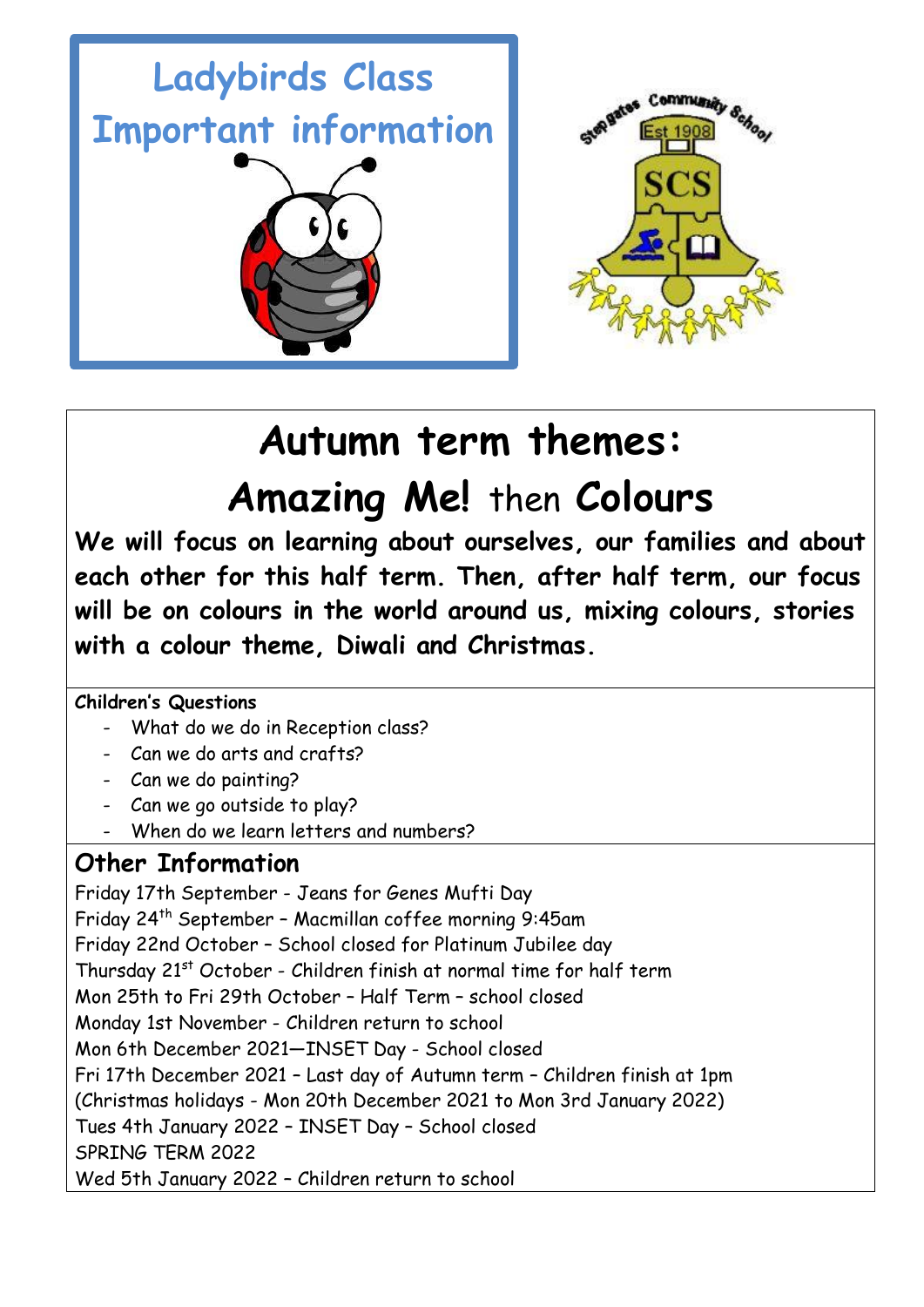| Ladybirds Weekly Overview<br>Autumn Term<br>'Amazing Me!' and 'Colours'                                                                                                                                                                                                                     |                                                                                                                                                                                                                                                                          |                                                                                                                                                                                                                                                                                                                                 |
|---------------------------------------------------------------------------------------------------------------------------------------------------------------------------------------------------------------------------------------------------------------------------------------------|--------------------------------------------------------------------------------------------------------------------------------------------------------------------------------------------------------------------------------------------------------------------------|---------------------------------------------------------------------------------------------------------------------------------------------------------------------------------------------------------------------------------------------------------------------------------------------------------------------------------|
|                                                                                                                                                                                                                                                                                             |                                                                                                                                                                                                                                                                          |                                                                                                                                                                                                                                                                                                                                 |
| Personal, Social and<br><b>Emotional Development</b><br>making friends<br>learning rules and<br>routines<br>rewards - stickers on<br>individual reward<br>charts, whole class<br>rewards = gems in the<br>jar, whole school<br>rewards = raffle tickets<br>with a chance to win a<br>prize. | <b>Communication and</b><br>Language<br>talking about ourselves<br>٠<br>and our families<br>What do we look like and<br>$\blacksquare$<br>how do we feel?<br>learning to sit and listen<br>role play<br>٠<br>telling<br>stories<br>using<br>pictures<br>talking partners | <b>Physical Development</b><br>washing our hands<br>thoroughly<br>gross and fine motor<br>skill development<br>finger strengthening<br>$\blacksquare$<br>exercises and pencil<br>control<br>PE - Sessions on a<br>$\blacksquare$<br>Tuesday. Wear PE<br>instead of uniform on<br>this day.<br>Daily playground<br>٠<br>sessions |
| Literacy<br>name writing<br>weekly rhymes<br>daily phonics<br>reading - individual,<br>group, caterpillar words<br>choosing a story to read<br>п<br>at the end of the day<br>mark making/early<br>п<br>writing                                                                              | Mathematics<br>understanding, counting<br>and singing with<br>numbers<br>sorting<br>п<br>comparing groups<br>п<br>puzzles and construction<br>shapes                                                                                                                     | Understanding the<br>World<br>talking about ourselves,<br>our families and our<br>homes - similarities and<br>differences<br>Seasons: Autumn<br>Harvest Festival<br>Diwali<br>Christmas                                                                                                                                         |
| 99 L<br><b>Expressive Arts and</b><br>Design<br>music sessions<br>role play<br>п<br>arts and crafts<br>self portraits<br>п                                                                                                                                                                  | Outdoor learning<br>developing social skills<br>п<br>building confidence<br>teamwork<br>risk taking<br>exploring                                                                                                                                                         | Other things you could do/<br>places to visit:<br>explore the outdoors<br>ш<br>with your senses - a<br>walk in the woods or by<br>the river<br>notice seasonal changes<br>п<br>talk to friends who have<br>٠<br>started at other schools<br>- what experiences are<br>the same/different?                                       |